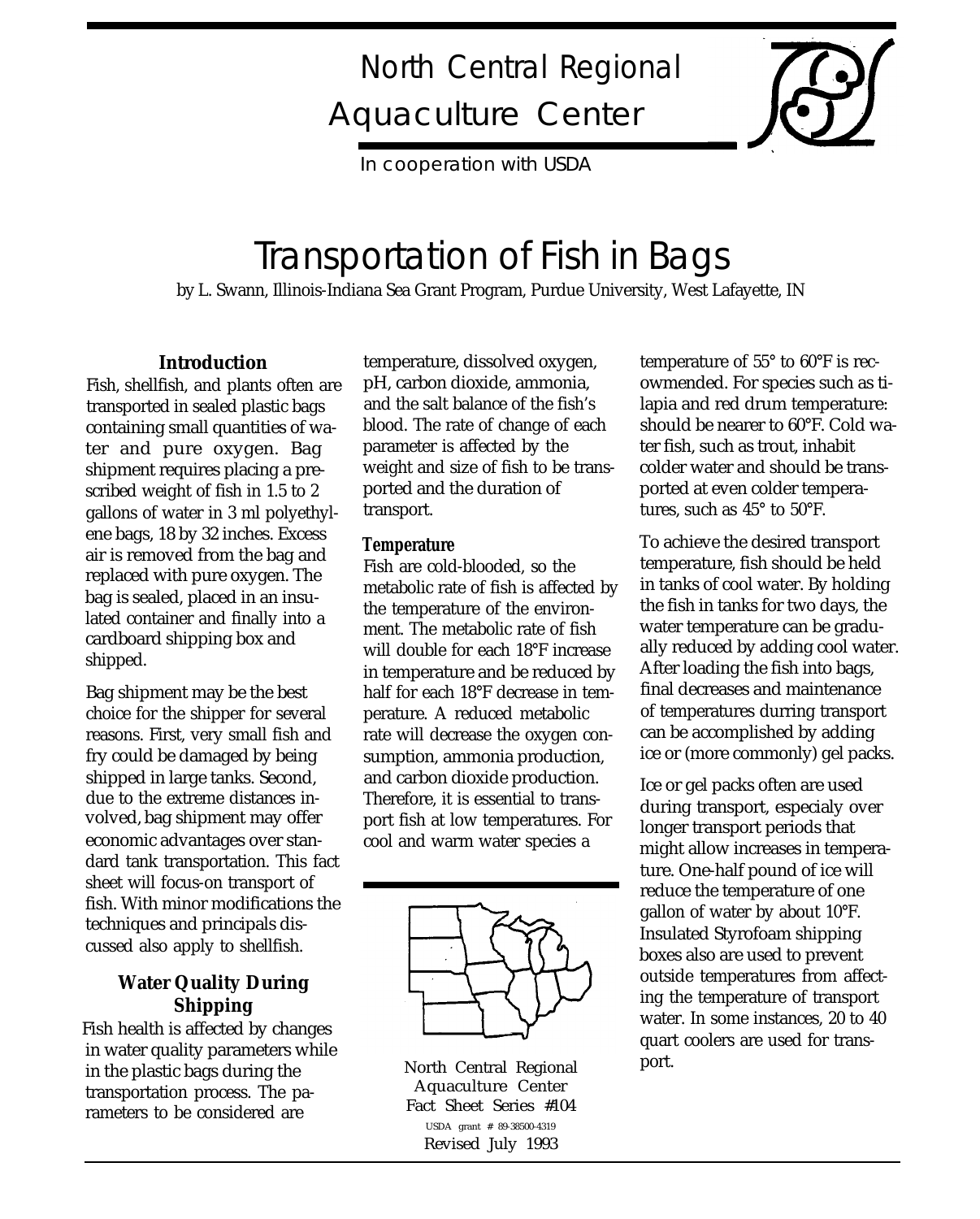### **Dissolved Oxygen**

The most important single factor in transporting fish is the provision 01 adequate concentrations of dissolved oxygen (DO). The importance of supplying adequate levels of DO cannot be overemphasized. Failure to do so results in severe stress which may contribute to fish kill two to three days after transport.

The amount of oxygen that can be dissolved in fresh water is based primarily on water temperature. The water is referred to as 100% saturated when the upper saturation level is reached. DO saturation is higher for cool water than for warm water. For example, at sea level DO saturation of 45°F water is 12.1 parts per milion (ppm) but at 60°F saturation is 10.0 ppm. Because pure oxygen is used during bag transport, DO levels in the water will be saturated and the low oxygen levels usually will not be a problem unless the bag is improperly sealed or develops holes caused by the spines of large fish. It is important to have a 75 percent volume of oxygen in the bag to insure adequate diffusion of oxygen at the surface of the water.

The quantity of hydrogen ions  $(H<sup>*</sup>)$  in the water will determine if it is acidic or basic. The scale for measuring the degree of acidity is called the pH scale, which ranges from 1 to 14. A value of 7 is considered neutral, neither acidic nor basic; values below 7 are considered acidic; above 7 basic. The acceptable range for fish growth is between pH 6.5 and 9.0 The pH of water will be influence by the alkinity (buffering capacity) and the amount of free carbon dioxide. The pH of the transport water will also affect the toxicity of ammonia. Even in well-buffered transport water the pH will sometimes decrease by one pH unit.

#### **Carbon Dioxide**

As fish respire they produce carbon dioxide as a by-product. Carbon dioxide reacts with water to forma weak acid. This weak acid will in turn decrease the pH of the water. High levels of carbon dioxide (greater than 20 ppm) will interfere with the oxygen uptake in the fish's blood. High levels of carbon dioxide sometimes are found in well water. Excess carbon dioxide in well water can be reduced by mechanical aeration or by passing the water through a degassing column.

#### **Ammonia**

Ammonia build up occurs in transport water as a result of fish metabolism and, to a lesser extent, bacterial action on fish waste excreted into the water. Two forms of ammonia occur in transport water: ionized (NH4+), and unionized ( $NH<sub>3</sub>$ ). Unlike the ionized form, the un-ionized form of ammonia is extremely toxic at concentrations as low as 0.2 ppm. In tests for ammonia, both forms are grouped together as "total ammonia nitrogen" (TAN). The percent of ammonia that is unionized will depend on both temperature and pH (Table 1).

Total ammonia concentrations may reach more than 14 ppm during transport. However, using Table 1, the percent of the total ammonia which is un-ionized at pH 6.5 and 55°F is only 0,07 percent. Therefore, the un-ionized ammonia concentration at 14 ppm is 14x 0.0007=0.0098 ppm. Unionized concentrations greater than 0.05 ppm should be handled with caution.

The easiest way to reduce toxic ammonia buildup in transport water is to lower the temperature of the transport water and to stop feeding several days before transporting. Fish up to eight inches long should not be fed for 48 hours before loading and transporting and those larger than eight inches should not be fed for 72 hours before transporting.

## **Chemical Additives**

Numerous chemical additives can be added to the transport water to alleviate several problems associated with transporting fish in bags. Since overdoses of chemicals can cause death, care must be taken when measuring the dosage

| Table 1, Percent of ammonia in the un-ionized form of different |  |  |
|-----------------------------------------------------------------|--|--|
| temperatures (°F) and pH values,                                |  |  |

|     |       | Temperature |       |       |       |
|-----|-------|-------------|-------|-------|-------|
| рH  | 50    | 55          | 60    | 65    | 70    |
| 6.0 | 0.02  | 0.02        | 0,03  | 0,03  | 0,04  |
| 6.5 | 0.06  | 0.07        | 0,09  | 0.11  | 0,17  |
| 7.0 | 0.19  | 0.24        | 0,29  | 0,34  | 0.43  |
| 7.5 | 0.59  | 0.74        | 0,93  | 1,07  | 1,33  |
| 8.0 | 1,83  | 2,30        | 2.87  | 3.31  | 4,10  |
| 8.5 | 5,56  | 6,92        | 8.54  | 9.78  | 11,90 |
| 9.0 | 15,70 | 19,00       | 22.80 | 25.50 | 29,90 |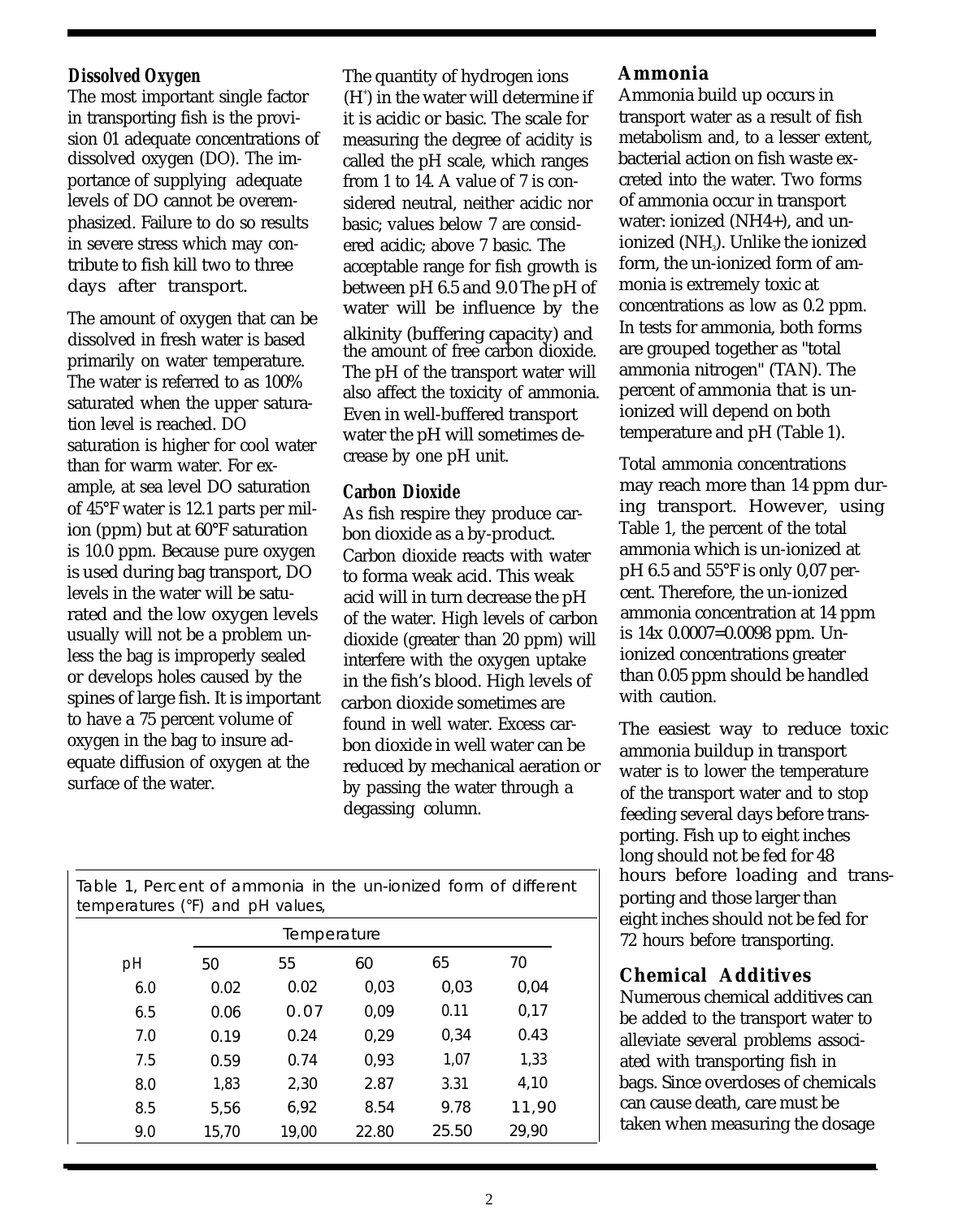of each chemical. It is essential to double check every calculation and to use an accurate balance when weighing chemicals.

The most common chemical added to transport water is salt (NaCl). Salt is used to relieve stress associated with maintaining a water balance in the fish. Freshwater fish have a blood salt concentration higher than the salts of the transport water. As a result, the fish are continually losing salts to the surrounding water. Concentrations of 5,000 ppm (0.5 percent) are commonly used. A 5,000 ppm concentration can be made by adding 19 grams (one tablespoon) of salt per gallon to water used during transport. Use non-iodized salt that contains no anti-caking compounds.Canning salt is a good example.

If the alkalinity of the transport water is less than 100 ppm, some type of buffering compound should be added to the water. Properly buffered water will help remove freed carbon dioxide

which causes drops in pH. Sodium bicarbonate ( $\rm Na_{2}CO_{3}$ ) is one of the fastest reacting buffers and should be added at a rate of 1 g/gal. of water. Finally, the fish will suffer time stress because they are transported in crowded conditions. Sometimes a chemical anesthetic may be beneficial by producing a light sedation. The only anesthetic approved by Food and Drug Administration (FDA) for food fish is Finquel (tricaine methanesulfonate). Finquel may be used at a rate of 0.06 to 0.25 g/ gal. of water.

#### **Carrying Capacity**

The maximum weight of fish that can be safely transported within a given period of time is the carrying capacity. The carrying capacity depends on the duration of haul, water temperature, fish' size, and fish species. If water quality conditions such as temperature, oxygen, carbon dioxide, alkalinity, and ammonia are constant, then carrying capacity will depend on the fish species. In general, fewer

pounds of smaller fish can be transported per gallon of water than larger fish. General carrying capacity guideline: are given in Table 2. It is important that firsttime or experienced shippers handling a new species test-run a batch before undertaking a large shipment.,

#### **Transport Procedure**

Days before the fish are loaded and transported, the shipper should determine the carrier to be used, time of departure, time of arrival, and shipping costs. This information needs to be communicated to the receiver well before the shipping date. All loading should be planned to allow boxes to be shipped as soon after loading as possible. With proper planning, unnecessary delays in delivery and pickup can be avoided. The receiver is responsible for contacting the shipper if any deaths occur.

1 Table 2. Carying capacity in pounds of warm water fish transported in 18-x32-inch polyethylene bags containing 2 gallons of water (about 15 lb.) Water should be moderately hard (80-loo ppm. total hardness) and have a temperature range of 55-60°F.

|                                    |             | <b>Carrying Capacities (Ibs.) for</b><br><b>Transport Period in Hours</b> |             |             |  |
|------------------------------------|-------------|---------------------------------------------------------------------------|-------------|-------------|--|
| Stage or Total<br>Length in Inches |             | 12                                                                        | 24          | 40          |  |
| Eggs                               | $1.0 - 3.0$ | $1.0 - 2:0$                                                               | $1.0 - 1.5$ | $0.5 - 1.0$ |  |
| Fry                                |             |                                                                           |             |             |  |
| Yolk-sac                           | $2.0 - 4.0$ | $1,4-3.0$                                                                 | $0.8 - 2.0$ | $0.2 - 1.5$ |  |
| Swim-up                            | $1.0 - 4.0$ | $0.9 - 3.0$                                                               | $0.8 - 2.0$ | $0.4 - 1.4$ |  |
| Fingerlings                        |             |                                                                           |             |             |  |
| 1/2                                | $1.8 - 5.0$ | $1.5 - 4.0$                                                               | $1.2 - 3.0$ | $0.6 - 1.5$ |  |
| 1                                  | $2.0 - 5.0$ | $1.7 - 4.0$                                                               | $1.3 - 4.0$ | $0.7 - 2.0$ |  |
| $\sqrt{2}$                         | $2.0 - 7.0$ | $1.8 - 6.0$                                                               | $1.5 - 4.0$ | $0.7 - 2.0$ |  |
| 3                                  | $2.0 - 7.0$ | $1.8 - 6.0$                                                               | $1.7 - 4.0$ | $0.7 - 2.0$ |  |
| Large fish                         | $4.0 - 9.0$ | $3.0 - 6.5$                                                               | $2.0 - 5.0$ | $1.0 - 2.5$ |  |